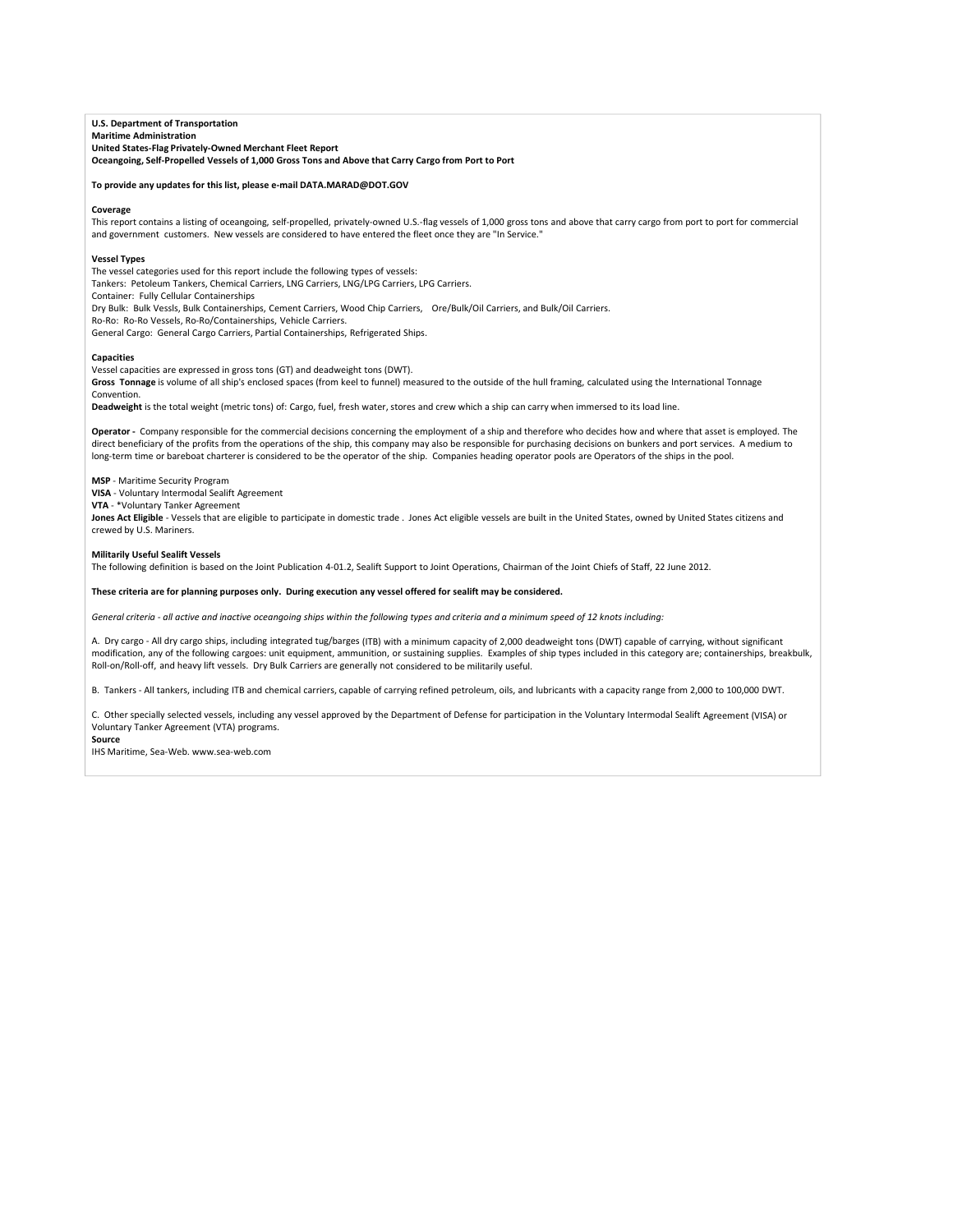# U.S. Department of Transportation Maritime Administration United States Flag Privately‐Owned Merchant Fleet Report Oceangoing, Self-Propelled Vessels of 1,000 Gross Tons and Above that Carry Cargo from Port to Port As of: February 17, 2021 <sup>97</sup> Please send any updated information on the U.S.‐Flag Fleet to DATA.MARAD@DOT.GOV <sup>84</sup>

*\*See notes page for definition on Militarily Useful vessels*

| <b>IMO NUMBER</b> | <b>Vessel Name</b>        | <b>Ship Type</b>        | <b>Gross Tons</b> | <b>Deadweight Tons</b> | <b>Year of Build</b> | Operator                            | <b>MSP</b>   | <b>VISA</b>  | VTA*         | <b>Jones Act</b><br>Eligible | Militarily<br><b>Useful</b> |
|-------------------|---------------------------|-------------------------|-------------------|------------------------|----------------------|-------------------------------------|--------------|--------------|--------------|------------------------------|-----------------------------|
| 9244661           | <b>ALASKAN EXPLORER</b>   | Tanker                  | 110,693           | 193,049                |                      | 2005 Alaska Tanker Co LLC           | N            | N            | N            | Y                            | N                           |
| 9244659           | <b>ALASKAN FRONTIER</b>   | Tanker                  | 110,693           | 193,049                |                      | 2004 Alaska Tanker Co LLC           | N            | $\mathsf{N}$ | N            | $\mathsf{v}$                 | $\mathsf{N}$                |
| 9271432           | <b>ALASKAN LEGEND</b>     | Tanker                  | 110,693           | 193,048                |                      | 2006 Alaska Tanker Co LLC           | N            | N            | N            | Y                            | N                           |
| 9244673           | <b>ALASKAN NAVIGATOR</b>  | Tanker                  | 110,693           | 193,048                |                      | 2005 Alaska Tanker Co LLC           | N            | $\mathsf{N}$ | $\mathsf{N}$ | Y                            | N                           |
| 9303546           | <b>ALLIANCE FAIRFAX</b>   | Ro-Ro                   | 59,705            | 19,670                 |                      | 2005 Maersk Line, Limited           | Y            | Y            | N            | N                            | Y                           |
| 9332547           | <b>ALLIANCE NORFOLK</b>   | Ro-Ro                   | 57,280            | 21,179                 |                      | 2007 Farrell Lines Incorporated     | $\mathsf{v}$ | Y            | N            | ${\sf N}$                    | Y                           |
| 9285500           | <b>ALLIANCE ST. LOUIS</b> | Ro-Ro                   | 57,280            | 21,081                 |                      | 2005 Farrell Lines Incorporated     | Y            | Y            | N            | N                            | Y                           |
| 9759886           | <b>AMERICAN ENDURANCE</b> | Tanker                  | 29,801            | 49.828                 |                      | 2016 American Petroleum Tankers LLC | N            | N            | N            | Y                            | Y                           |
| 9759898           | <b>AMERICAN FREEDOM</b>   | Tanker                  | 29,801            | 49,828                 |                      | 2017 Crowley Petroleum Services Inc | N            | N            | N            | Y                            | Y                           |
| 9763851           | <b>AMERICAN LIBERTY</b>   | Tanker                  | 29,801            | 49,828                 |                      | 2017 American Petroleum Tankers X   | N            | N            | N            | $\mathsf{v}$                 | Y                           |
| 9564578           | <b>AMERICAN PHOENIX</b>   | Tanker                  | 30,718            | 49,035                 |                      | 2012 Seabulk Tankers Inc            | N            | N            | N            | Y                            | Y                           |
| 9763863           | <b>AMERICAN PRIDE</b>     | Tanker                  | 29,801            | 49,828                 |                      | 2017 Crowley Petroleum Service Inc  | N            | $\mathsf{N}$ | N            | Y                            | Y                           |
| 9229609           | <b>APL GUAM</b>           | Containership           | 13,764            | 16,400                 |                      | 2001 APL Maritime, Ltd.             | Y            | Y            | N            | N                            | Y                           |
| 9239874           | <b>APL GULF EXPRESS</b>   | Containership           | 16,916            | 20,944                 |                      | 2002 APL Marine Services, Ltd.      | Y            | Y            | N            | N                            | Y                           |
| 9239850           | <b>APL SAIPAN</b>         | Containership           | 16,916            | 20,979                 |                      | 2002 APL Marine Services, Ltd.      | Y            | Y            | N            | N                            | Y                           |
| 9332925           | <b>ARC INDEPENDENCE</b>   | <b>Vehicles Carrier</b> | 71,583            | 30,200                 |                      | 2007 American Roll-on Roll-off      | Y            | Y            | N            | N                            | Y                           |
| 9332949           | <b>ARC INTEGRITY</b>      | <b>Vehicles Carrier</b> | 71,583            | 30,386                 |                      | 2008 American Roll-on Roll-off      | Y            | Y            | N            | N                            | Y                           |
| 9316141           | <b>ARC RESOLVE</b>        | <b>Vehicles Carrier</b> | 60,942            | 22,564                 |                      | 2006 American Roll-on Roll-off      | Y            | Y            | $\mathsf{N}$ | N                            | Y                           |
| 9698018           | <b>BAY STATE</b>          | Tanker                  | 29,923            | 49,130                 |                      | 2016 American Petroleum Tankers LLC | N            | $\mathsf{N}$ | N            | Y                            | Y                           |
| 9144926           | <b>BRENTON REEF</b>       | Tanker                  | 30,770            | 45,656                 |                      | 1999 Seabulk Tankers Inc            | N            | $\mathsf{N}$ | N            | Y                            | Y                           |
| 9642095           | <b>CALIFORNIA</b>         | Tanker                  | 62,318            | 114,756                |                      | 2015 Crowley Alaska Tankers LLC     | N            | N            | N            | Y                            | N                           |
| 9710206           | <b>CALIFORNIA VOYAGER</b> | Tanker                  | 29,923            | 49,160                 |                      | 2016 Chevron Shipping Co LLC        | N            | $\mathsf{N}$ | $\mathsf{N}$ | Y                            | Y                           |
| 9123037           | CAPT DAVID I LYON         | Containership           | 16,856            | 22,878                 |                      | 1996 Sealift Inc                    | N            | $\mathsf{N}$ | N            | N                            | Y                           |
| 9243162           | <b>CHARLESTON EXPRESS</b> | Containership           | 40,146            | 40,478                 |                      | 2002 Hapag-Lloyd USA, LLC           | Y            | Y            | N            | N                            | Y                           |
| 6806444           | <b>CHEMICAL PIONEER</b>   | Tanker                  | 21,760            | 35,489                 |                      | 1968 USCS Chemical Chartering       | N            | $\mathsf{N}$ | N            | Y                            | Y                           |
| 9010498           | <b>COASTAL NAVIGATOR</b>  | <b>General Cargo</b>    | 1,904             | 1,500                  |                      | 1991 Coastal Transportation Inc     | N            | N            | N            | Y                            | N                           |
| 8213249           | <b>COASTAL NOMAD</b>      | <b>General Cargo</b>    | 1,920             | 1,200                  |                      | 1983 Coastal Transportation Inc     | N            | $\mathsf{N}$ | N            | Y                            | N                           |
| 8855463           | <b>COASTAL PROGRESS</b>   | <b>General Cargo</b>    | 1,920             | 2,133                  |                      | 1988 Coastal Transportation Inc     | N            | N            | N            | Y                            | N                           |
| 9782493           | <b>COASTAL STANDARD</b>   | <b>General Cargo</b>    | 2,451             | 2,565                  |                      | 2016 Coastal Transportation Inc     | N            | N            | N            | Y                            | Y                           |
| 5408491           | <b>COASTAL TRADER</b>     | <b>General Cargo</b>    | 1,823             | 1,825                  |                      | 1963 Coastal Transportation Inc     | N            | $\mathsf{N}$ | N            | Y                            | $\mathsf{N}$                |
| 7119678           | <b>COASTAL VENTURE</b>    | <b>General Cargo</b>    | 1,301             | 1,383                  |                      | 1971 Stevens Transportation LLC     | N            | Y            | N            | Y                            | $\mathsf{N}$                |
| 9719056           | DANIEL K. INOUYE          | Containership           | 48,409            | 51,400                 |                      | 2018 Matson Navigation Co Inc       | N            | Y            | N            | $\mathsf{v}$                 | Y                           |
| 9010486           | <b>EASTERN WIND</b>       | <b>General Cargo</b>    | 1,495             | 1,500                  |                      | 1990 Trident Seafoods Corp          | N            | $\mathsf{N}$ | N            | Y                            | N                           |
| 9721968           | <b>EL COQUI</b>           | Containership           | 37,462            | 26,410                 |                      | 2018 Crowley Liner Services Inc     | N            | Y            | N            | Y                            | Y                           |
| 9408126           | <b>EMPIRE STATE</b>       | Tanker                  | 29,527            | 48,635                 |                      | 2010 Crowley Petroleum Service Inc  | N            | N            | N            | Y                            | Y                           |
| 9121273           | <b>ENDURANCE</b>          | Ro-Ro                   | 72,708            | 48,988                 |                      | 1996 Fidelio Limited Partnership    | Y            | Y            | N            | N                            | Y                           |
| 9408138           | <b>EVERGREEN STATE</b>    | Tanker                  | 29,606            | 48,641                 |                      | 2010 Crowley Petroleum Service Inc  | N            | N            | N            | Y                            | Y                           |
| 9568469           | <b>FLORIDA</b>            | Tanker                  | 29,242            | 46,696                 |                      | 2013 Crowley Petroleum Service Inc  | N            | $\mathsf{N}$ | N            | Y                            | Y                           |

| Count                  |     |
|------------------------|-----|
| <b>Total Ships</b>     | 181 |
| Jones Act Eligible     | 97  |
| Non-Jones Act Eligible | 84  |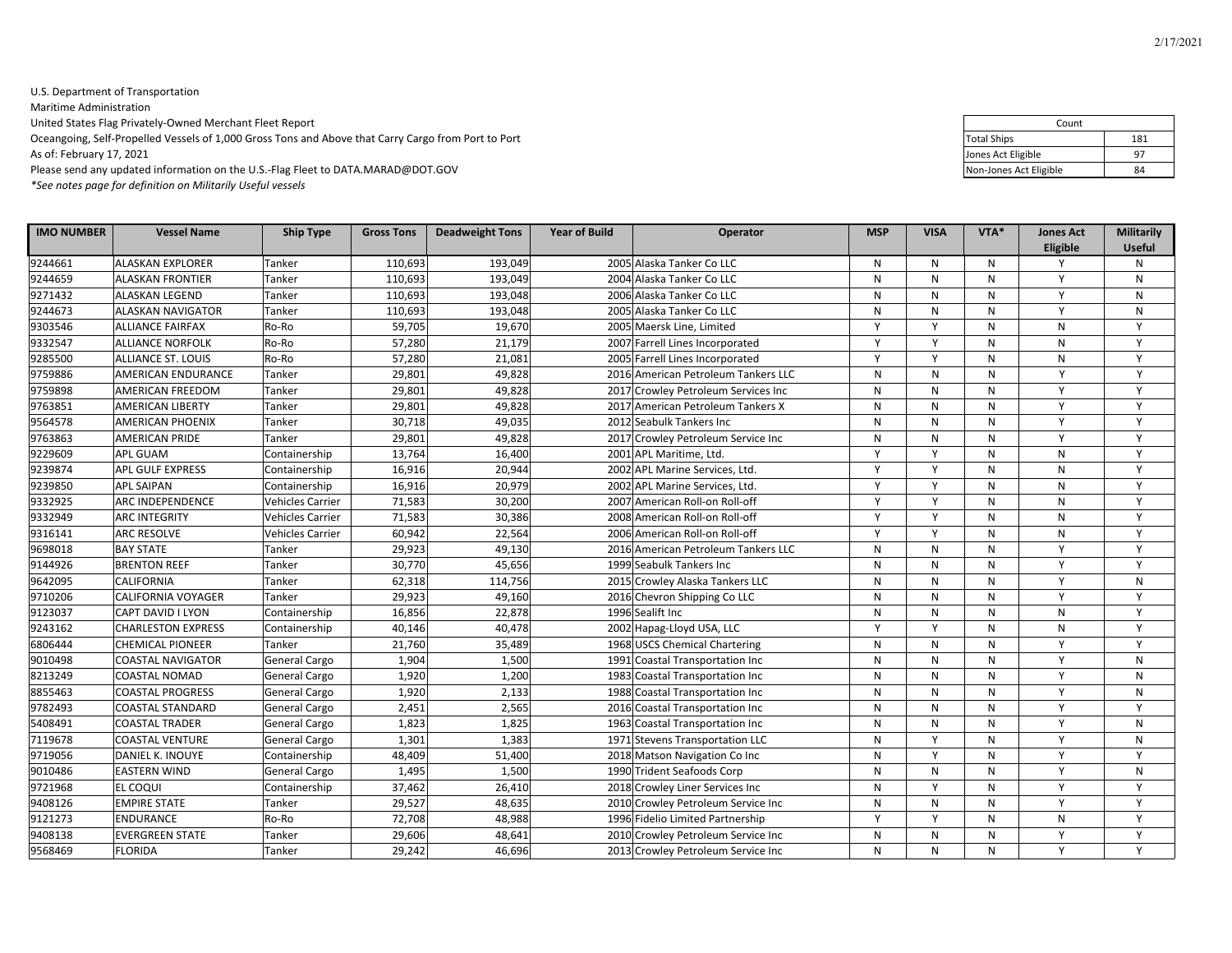| 9118630 | <b>FLORIDA VOYAGER</b>    | Tanker               | 30,415 | 46,094 | 1998 Chevron Shipping Co LLC        | N | N | N            | Y         | Y            |
|---------|---------------------------|----------------------|--------|--------|-------------------------------------|---|---|--------------|-----------|--------------|
| 9129706 | <b>FREEDOM</b>            | Ro-Ro                | 49,821 | 19,884 | 1997 Fidelio Limited Partnership    | Y | Y | N            | N         | Y            |
| 9698006 | <b>GARDEN STATE</b>       | Tanker               | 29,923 | 49,172 | 2016 American Petroleum Tankers LLC | N | N | N            | Y         | Y            |
| 7710733 | <b>GEYSIR</b>             | <b>General Cargo</b> | 2,266  | 2,000  | 1980 Marco Marine LLC               | N | N | N            | Y         | Y            |
| 9407562 | <b>GOLDEN STATE</b>       | Tanker               | 29,527 | 48,632 | 2009 Crowley Petroleum Service Inc  | N | N | ${\sf N}$    | Y         | Y            |
| 9339818 | <b>GREEN BAY</b>          | Ro-Ro                | 59,250 | 18,312 | 2007 Waterman Transport, Inc.       | Y | Y | N            | N         | Y            |
| 9181560 | <b>GREEN COVE</b>         | Ro-Ro                | 57,566 | 22,747 | 1999 Waterman Transport, Inc.       | Y | Y | N            | N         | Y            |
| 9158288 | <b>GREEN LAKE</b>         | Ro-Ro                | 57,623 | 22,799 | 1998 Waterman Transport, Inc.       | Y | Y | N            | N         | Y            |
| 9177428 | <b>GREEN RIDGE</b>        | Ro-Ro                | 57,449 | 21,523 | 1998 Waterman Transport, Inc.       | Y | Y | N            | ${\sf N}$ | Υ            |
| 9126297 | <b>HONOR</b>              | Ro-Ro                | 49,814 | 19,844 | 1996 Fidelio Limited Partnership    | Y | Y | N            | ${\sf N}$ | Y            |
| 7617905 | <b>HORIZON ENTERPRISE</b> | Containership        | 28,219 | 31,423 | 1980 Pasha Hawaii Holdings LLC      | N | Y | N            | Y         | Y            |
| 7617890 | <b>HORIZON PACIFIC</b>    | Containership        | 28,219 | 31,213 | 1979 Pasha Hawaii Holdings LLC      | N | Y | N            | Y         | Y            |
| 7729461 | <b>HORIZON RELIANCE</b>   | Containership        | 34,077 | 45,895 | 1980 Pasha Hawaii Holdings LLC      | N | Y | N            | Y         | Y            |
| 7729459 | <b>HORIZON SPIRIT</b>     | Containership        | 34,077 | 46,154 | 1980 Pasha Hawaii Holdings LLC      | N | Y | N            | Y         | Y            |
| 8220761 | <b>HOUSTON</b>            | Tanker               | 21,471 | 32,689 | 1985 USS Chartering LLC             | N | N | N            | Y         | Y            |
| 9710191 | INDEPENDENCE              | Tanker               | 29,923 | 49,181 | 2016 Seabulk Tankers Inc            | N | N | N            | Y         | $\mathsf{Y}$ |
| 9680841 | <b>ISLA BELLA</b>         | Containership        | 36,751 | 33,106 | 2015 TOTE Puerto Rico               | N | Y | N            | Y         | Υ            |
| 9233167 | <b>JEAN ANNE</b>          | Ro-Ro                | 37,548 | 12,561 | 2005 Pasha Hawaii Holdings LLC      | N | Y | N            | Y         | Y            |
| 9719068 | KAIMANA HILA              | Containership        | 48,409 | 51,400 | 2019 Matson Navigation Co Inc       | N | Y | ${\sf N}$    | Y         | Y            |
| 9232979 | KAMOKUIKI                 | Containership        | 6,368  | 8,627  | 2000 Matson Navigation Co Inc       | N | Y | N            | ${\sf N}$ | Y            |
| 9310109 | <b>LIBERTY</b>            | Ro-Ro                | 61,321 | 19,628 | 2006 Fidelio Limited Partnership    | Y | Y | N            | ${\sf N}$ | Y            |
| 9278753 | <b>LIBERTY EAGLE</b>      | Dry Bulk             | 28,762 | 51,812 | 2004 Liberty Maritime Corp          | N | Y | N            | ${\sf N}$ | ${\sf N}$    |
| 9228136 | <b>LIBERTY GLORY</b>      | Dry Bulk             | 28,836 | 50,601 | 2001 Liberty Maritime Corp          | N | Y | N            | ${\sf N}$ | ${\sf N}$    |
| 9228148 | <b>LIBERTY GRACE</b>      | Dry Bulk             | 28,836 | 50,601 | 2001 Liberty Maritime Corp          | N | Y | N            | ${\sf N}$ | ${\sf N}$    |
| 9777888 | <b>LIBERTY PASSION</b>    | Ro-Ro                | 58,107 | 20,352 | 2017 Liberty Global Logistics LLC   | Y | Y | N            | ${\sf N}$ | Y            |
| 9777890 | <b>LIBERTY PEACE</b>      | Ro-Ro                | 58,107 | 20,397 | 2017 Liberty Global Logistics LLC   | N | Y | N            | N         | Y            |
| 9448114 | <b>LIBERTY PRIDE</b>      | Ro-Ro                | 57,030 | 21,233 | 2009 Liberty Global Logistics LLC   | Y | Y | N            | ${\sf N}$ | Y            |
| 9448425 | <b>LIBERTY PROMISE</b>    | Ro-Ro                | 57,030 | 21,359 | 2010 Liberty Global Logistics LLC   | Y | Y | N            | ${\sf N}$ | Y            |
| 9697985 | LONE STAR STATE           | Tanker               | 29,923 | 49,151 | 2015 American Petroleum Tankers LLC | N | N | ${\sf N}$    | Y         | Y            |
| 9704790 | LOUISIANA                 | Tanker               | 29,801 | 49,828 | 2016 Crowley Petroleum Service Inc  | N | N | N            | Y         | Y            |
| 9215660 | LTC JOHN U.D. PAGE        | Containership        | 40,085 | 51,101 | 2001 Sealift Inc                    | N | Y | N            | N         | Y            |
| 9814600 | LURLINE                   | Containership        | 59,522 | 44,200 | 2019 Matson Navigation Co Inc       | N | Y | N            | Y         | Y            |
| 9348649 | <b>MAERSK ATLANTA</b>     | Containership        | 74,642 | 84,705 | 2006 Maersk Line, Limited           | Y | Y | N            | ${\sf N}$ | Y            |
| 9332975 | MAERSK CHICAGO            | Containership        | 74,642 | 84,775 | 2007 Maersk Line, Limited           | Y | Y | N            | N         | Y            |
| 9332987 | <b>MAERSK COLUMBUS</b>    | Containership        | 74,642 | 84,704 | 2007 Maersk Line, Limited           | Y | Y | N            | N         | Y            |
| 9332999 | <b>MAERSK DENVER</b>      | Containership        | 74,642 | 84,771 | 2007 Maersk Line, Limited           | Y | Y | N            | ${\sf N}$ | Υ            |
| 9333034 | <b>MAERSK DETROIT</b>     | Containership        | 74,642 | 84,626 | 2008 Maersk Line, Limited           | Y | Y | N            | N         | Y            |
| 9299044 | <b>MAERSK DURBAN</b>      | Containership        | 25,406 | 33,750 | 2005 Maersk Line, Limited           | Y | Y | ${\sf N}$    | ${\sf N}$ | Y            |
| 9333008 | <b>MAERSK HARTFORD</b>    | Containership        | 74,642 | 84,783 | 2007 Maersk Line, Limited           | Y | Y | N            | N         | Y            |
| 9193264 | <b>MAERSK IDAHO</b>       | Containership        | 50,698 | 61,986 | 2000 Maersk Line, Limited           | Y | Y | N            | ${\sf N}$ | Y            |
| 9298686 | <b>MAERSK IOWA</b>        | Containership        | 50,686 | 61,454 | 2006 Farrell Lines Incorporated     | Y | Y | N            | ${\sf N}$ | Y            |
| 9333010 | <b>MAERSK KENSINGTON</b>  | Containership        | 74,642 | 84,688 | 2007 Maersk Line, Limited           | Y | Y | N            | ${\sf N}$ | Y            |
| 9333022 | <b>MAERSK KINLOSS</b>     | Containership        | 74,642 | 84,835 | 2008 Maersk Line, Limited           | Y | Y | N            | ${\sf N}$ | Y            |
| 9255244 | <b>MAERSK MICHIGAN</b>    | Tanker               | 28,517 | 47,047 | 2003 Maersk Line, Limited           | N | N | Y            | ${\sf N}$ | Y            |
| 9573658 | <b>MAERSK MISAKI</b>      | Tanker               | 28,777 | 47,980 | 2011 Maersk Tanker MR K/S           | N | N | N            | ${\sf N}$ | Y            |
| 9305312 | <b>MAERSK MONTANA</b>     | Containership        | 50,686 | 61,499 | 2006 Farrell Lines Incorporated     | Y | Y | N            | ${\sf N}$ | Y            |
| 9298698 | <b>MAERSK OHIO</b>        | Containership        | 50,686 | 61,454 | 2006 Farrell Lines Incorporated     | Y | Y | N            | ${\sf N}$ | Y            |
| 9278492 | <b>MAERSK PEARY</b>       | Tanker               | 25,487 | 38,177 | 2004 Maersk Line Ltd-USA            | N | N | Y            | ${\sf N}$ | Y            |
| 9342176 | <b>MAERSK PITTSBURGH</b>  | Containership        | 74,642 | 84,688 | 2008 Maersk Line, Limited           | Y | Y | $\mathsf{N}$ | N         | Y            |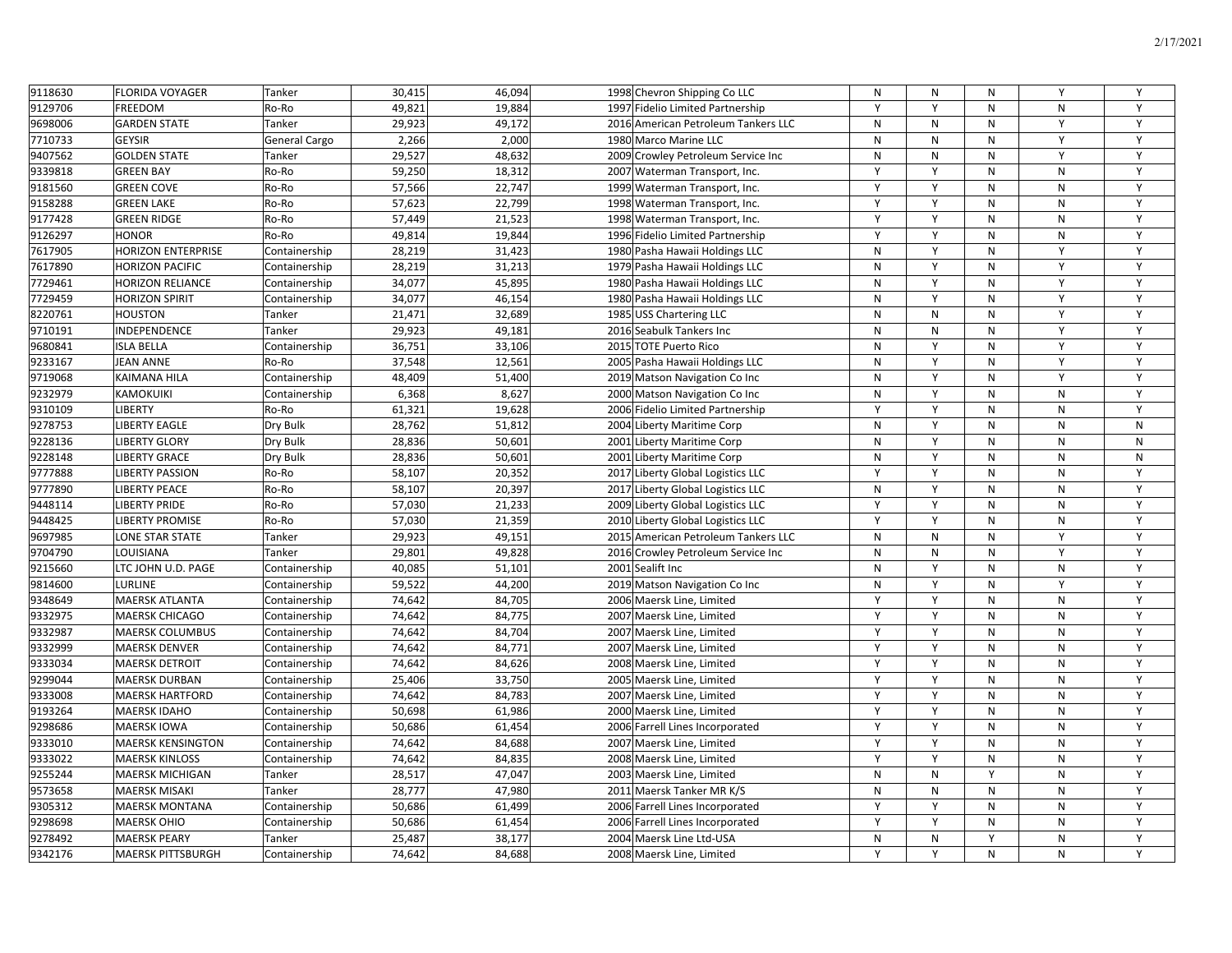| 9289207 | <b>MAERSK SARATOGA</b>         | Containership        | 24,488 | 28,844 | 2004 Maersk Line, Limited           | Y         | Y         | $\mathsf{N}$ | ${\sf N}$ | Y |
|---------|--------------------------------|----------------------|--------|--------|-------------------------------------|-----------|-----------|--------------|-----------|---|
| 9315197 | <b>MAERSK SELETAR</b>          | Containership        | 80,503 | 87,545 | 2007 Maersk Line, Limited           | Y         | Y         | N            | N         | Y |
| 9315202 | <b>MAERSK SENTOSA</b>          | Containership        | 80,503 | 87,618 | 2007 Maersk Line, Limited           | Y         | Y         | N            | N         | Y |
| 9289192 | <b>MAERSK YORKTOWN</b>         | Containership        | 24,488 | 28,897 | 2004 Maersk Line, Limited           | Y         | Y         | N            | N         | Y |
| 9697997 | <b>MAGNOLIA STATE</b>          | Tanker               | 29,923 | 49,076 | 2016 American Petroleum Tankers LLC | N         | N         | N            | Y         | Y |
| 7907996 | <b>MAHIMAHI</b>                | Containership        | 41,036 | 30,825 | 1983 Matson Navigation Co Inc       | N         | Y         | $\mathsf{N}$ | Y         | Y |
| 8320559 | <b>MAJOR BERNARD F. FISHER</b> | Ro-Ro                | 34,318 | 24,500 | 1985 Sealift Inc                    | ${\sf N}$ | N         | N            | N         | Y |
| 9210309 | <b>MAJOR RICHARD WINTERS</b>   | General Cargo        | 6,170  | 7,725  | 2000 Sealift Inc                    | N         | Y         | N            | N         | Y |
| 7907984 | <b>MANOA</b>                   | Containership        | 41,036 | 30,825 | 1982 Matson Navigation Co Inc       | ${\sf N}$ | Y         | N            | Y         | Y |
| 9244130 | <b>MANUKAI</b>                 | Containership        | 32,575 | 38,261 | 2003 Matson Navigation Co Inc       | N         | Y         | N            | Y         | Y |
| 9273674 | <b>MANULANI</b>                | Containership        | 32,575 | 38,261 | 2005 Matson Navigation Co Inc       | N         | Y         | N            | Y         | Y |
| 9619684 | <b>MARJORIE C</b>              | Ro-Ro                | 47,279 | 24,750 | 2015 Pasha Hawaii Holdings LLC      | N         | Y         | N            | Y         | Y |
| 8419142 | <b>MATSON ANCHORAGE</b>        | Containership        | 20,965 | 21,282 | 1987 Matson Navigation Co Inc       | N         | Y         | N            | Y         | Y |
| 8419166 | <b>MATSON KODIAK</b>           | Containership        | 20,965 | 20,668 | 1987 Matson Navigation Co Inc       | N         | Y         | N            | Y         | Y |
| 8419154 | <b>MATSON TACOMA</b>           | Containership        | 20,965 | 20,668 | 1987 Matson Navigation Co Inc       | N         | Y         | N            | Y         | Y |
| 7334204 | <b>MATSONIA</b>                | Ro-Ro                | 33,095 | 22,501 | 1973 Matson Navigation Co Inc       | N         | N         | N            | Y         | Y |
| 9814612 | <b>MATSONIA</b>                | Containership        | 59,522 | 44,200 | 2020 Matson Navigation Co Inc       | N         | Y         | ${\sf N}$    | Υ         | Y |
| 9273686 | <b>MAUNALEI</b>                | Containership        | 25,324 | 34,026 | 2006 Matson Navigation Co Inc       | ${\sf N}$ | Y         | ${\sf N}$    | Y         | Y |
| 9268538 | <b>MAUNAWILI</b>               | Containership        | 32,575 | 38,261 | 2004 Matson Navigation Co Inc       | ${\sf N}$ | Y         | ${\sf N}$    | Y         | Y |
| 9232278 | <b>MIDNIGHT SUN</b>            | Ro-Ro                | 65,314 | 22,437 | 2003 TOTE Maritime Alaska Inc       | N         | Y         | N            | Y         | Y |
| 9131369 | MISSISSIPPI VOYAGER            | Tanker               | 30,415 | 46,069 | 1998 Chevron Shipping Co LLC        | N         | N         | $\mathsf{N}$ | Y         | Y |
| 9161168 | <b>MOHAWK</b>                  | <b>General Cargo</b> | 13,066 | 20,406 | 1997 Military Sealift Command       | N         | Y         | $\mathsf{N}$ | N         | Y |
| 7908005 | <b>MOKIHANA</b>                | Ro-Ro                | 57,379 | 30,652 | 1983 Matson Navigation Co Inc       | ${\sf N}$ | Y         | ${\sf N}$    | Y         | Y |
| 8302246 | <b>NATIONAL GLORY</b>          | Containership        | 11,652 | 12,418 | 1988 National Shipping of America   | ${\sf N}$ | Y         | N            | Y         | Y |
| 9232280 | <b>NORTH STAR</b>              | Ro-Ro                | 65,314 | 22,437 | 2003 TOTE Maritime Alaska Inc       | N         | Y         | N            | Y         | Y |
| 9506722 | <b>OCEAN FREEDOM</b>           | <b>General Cargo</b> | 12,810 | 14,359 | 2010 Fidelio Limited Partnership    | Y         | Y         | N            | N         | Y |
| 9437335 | <b>OCEAN GIANT</b>             | <b>General Cargo</b> | 15,549 | 17,590 | 2012 Waterman Steamship Corporation | Y         | Y         | N            | N         | Y |
| 9418987 | <b>OCEAN GLADIATOR</b>         | <b>General Cargo</b> | 15,549 | 17,704 | 2010 Ocean Gladiator Shipping Trust | Y         | N         | N            | N         | Y |
| 9681833 | <b>OCEAN GLORY</b>             | <b>General Cargo</b> | 18,410 | 19,410 | 2015 Patriot Shipping LLC           | Y         | Y         | N            | N         | Y |
| 9681821 | <b>OCEAN GRAND</b>             | General Cargo        | 18,410 | 19,436 | 2015 Patriot Shipping LLC           | Y         | Y         | N            | N         | Y |
| 9509970 | <b>OCEAN JAZZ</b>              | <b>General Cargo</b> | 17,538 | 10,662 | 2010 Intermarine LLC                | N         | Y         | N            | N         | Y |
| 9457218 | <b>OCEAN TRADER</b>            | Ro-Ro                | 29,429 | 11,325 | 2011 Military Sealift Command       | N         | N         | N            | N         | Y |
| 9704776 | OHIO                           | Tanker               | 29,801 | 49,828 | 2015 Crowley Petroleum Service Inc  | N         | N         | N            | Y         | Y |
| 9118628 | <b>OREGON</b>                  | Tanker               | 30,415 | 46,103 | 1997 Crowley Petroleum Services Inc | N         | N         | N            | Y         | Y |
| 9353591 | <b>OVERSEAS ANACORTES</b>      | Tanker               | 29,242 | 46,666 | 2010 Overseas Shipholding Group     | N         | N         | N            | Y         | Y |
| 9353565 | <b>OVERSEAS BOSTON</b>         | Tanker               | 29,242 | 46,802 | 2009 OSG Ship Management Inc        | ${\sf N}$ | ${\sf N}$ | N            | Y         | Υ |
| 9475935 | <b>OVERSEAS CASCADE</b>        | Tanker               | 29,234 | 46,287 | 2009 OSG Ship Management Inc        | ${\sf N}$ | N         | ${\sf N}$    | Y         | Y |
| 9432218 | <b>OVERSEAS CHINOOK</b>        | Tanker               | 29,234 | 46,666 | 2010 Overseas Shipholding Group     | ${\sf N}$ | N         | ${\sf N}$    | Υ         | Y |
| 9351062 | <b>OVERSEAS HOUSTON</b>        | Tanker               | 29,242 | 46,814 | 2007 Overseas Shipholding Group     | N         | N         | ${\sf N}$    | Y         | Y |
| 9144914 | <b>OVERSEAS KEY WEST</b>       | Tanker               | 30,770 | 45,671 | 1999 OSG Ship Management Inc        | ${\sf N}$ | N         | ${\sf N}$    | Y         | Y |
| 9353527 | <b>OVERSEAS LONG BEACH</b>     | Tanker               | 29,242 | 46,911 | 2007 OSG Ship Management Inc        | ${\sf N}$ | N         | ${\sf N}$    | Y         | Y |
| 9353539 | <b>OVERSEAS LOS ANGELES</b>    | Tanker               | 29,242 | 46,817 | 2007 OSG Ship Management Inc        | N         | N         | ${\sf N}$    | Y         | Y |
| 9353589 | <b>OVERSEAS MARTINEZ</b>       | Tanker               | 29,242 | 46,653 | 2010 OSG Ship Management Inc        | N         | N         | N            | Y         | Y |
| 9435894 | <b>OVERSEAS MYKONOS</b>        | Tanker               | 29,433 | 51,711 | 2010 Mykonos Tanker LLC             | Y         | N         | Y            | N         | Y |
| 9353541 | <b>OVERSEAS NEW YORK</b>       | Tanker               | 29,242 | 46,810 | 2008 OSG Ship Management Inc        | N         | N         | N            | Y         | Y |
| 9353577 | <b>OVERSEAS NIKISKI</b>        | Tanker               | 29,242 | 46,666 | 2009 OSG Ship Management Inc        | ${\sf N}$ | N         | N            | Y         | Y |
| 9435909 | <b>OVERSEAS SANTORINI</b>      | Tanker               | 29,433 | 51,711 | 2010 Santorini Tanker LLC           | Y         | N         | Y            | N         | Y |
| 9353606 | <b>OVERSEAS TAMPA</b>          | Tanker               | 29,242 | 46,666 | 2011 OSG Ship Management Inc        | N         | N         | N            | Y         | Y |
| 9353553 | <b>OVERSEAS TEXAS CITY</b>     | Tanker               | 29,242 | 46,817 | 2008 OSG Ship Management Inc        | N         | N         | N            | Y         | Y |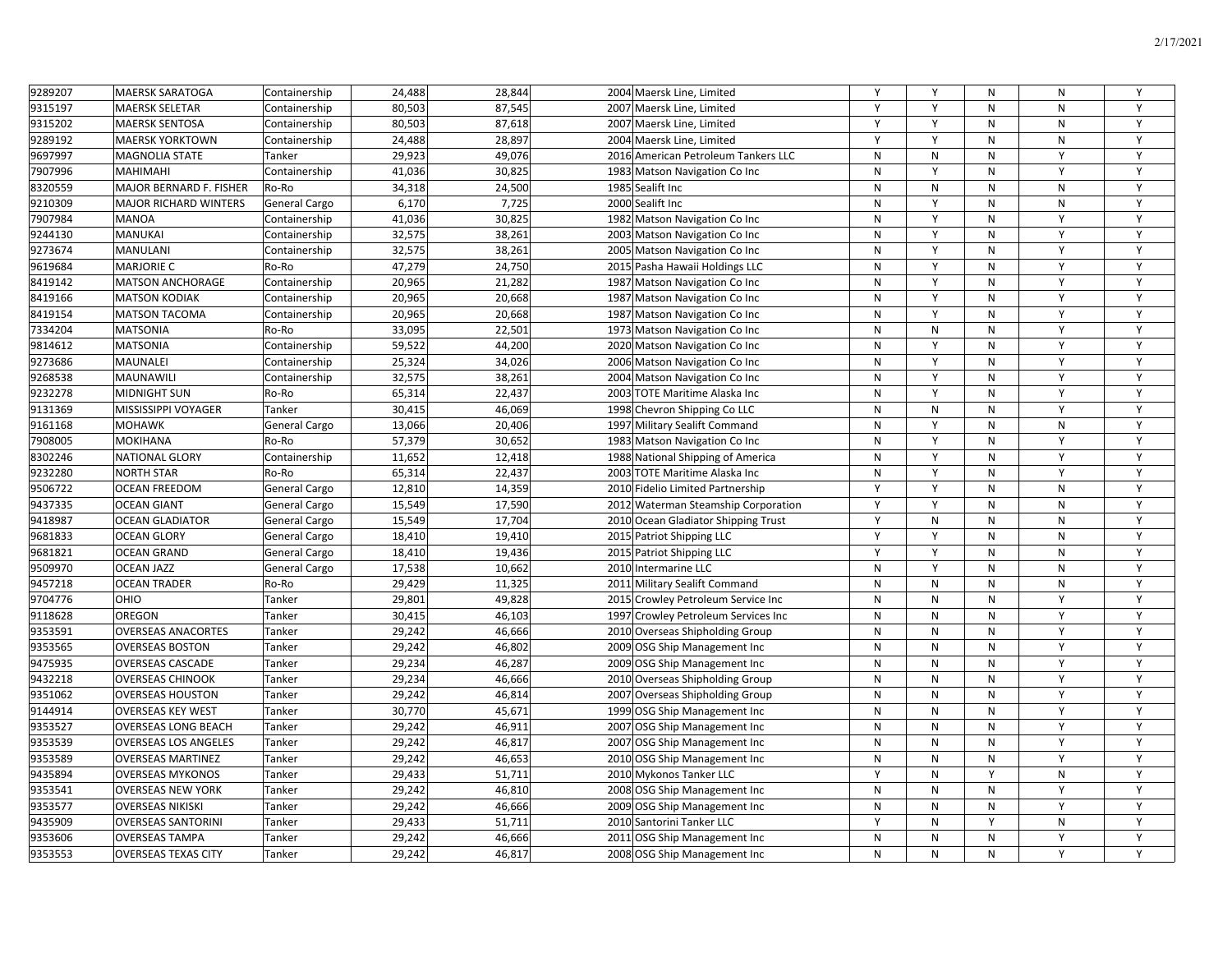| 9747584 | <b>PALMETTO STATE</b>     | Tanker        | 29,923 | 49,045  | 2017 CITGO Petroleum Corp                  | N         | N            | N | Y         | Y |
|---------|---------------------------|---------------|--------|---------|--------------------------------------------|-----------|--------------|---|-----------|---|
| 9316139 | <b>PATRIOT</b>            | Ro-Ro         | 60,979 | 22,564  | 2006 Fidelio Limited Partnership           | Y         | Y            | N | N         | Y |
| 9408102 | PELICAN STATE             | Tanker        | 29,527 | 48,598  | 2009 Crowley Petroleum Service Inc         | N         | N            | N | Y         | Y |
| 9486958 | PENNSYLVANIA              | Tanker        | 29,242 | 45,760  | 2012 Crowley Petroleum Service Inc         | ${\sf N}$ | N            | N | Y         | Y |
| 9680853 | PERLA DEL CARIBE          | Containership | 36,912 | 33,127  | 2016 TOTE Maritime Alaska Inc              | N         | Y            | N | Y         | Y |
| 9243203 | PHILADELPHIA EXPRESS      | Containership | 40,146 | 40,478  | 2003 Hapag-Lloyd USA, LLC                  | Y         | Y            | N | N         | Y |
| 9244063 | POLAR ADVENTURE           | Tanker        | 85,387 | 141,740 | 2004 Polar Tankers Inc                     | N         | N            | N | Y         | N |
| 9206114 | POLAR DISCOVERY           | Tanker        | 85,387 | 141,740 | 2003 Polar Tankers Inc                     | N         | N            | N | Y         | N |
| 9193551 | POLAR ENDEAVOUR           | Tanker        | 85,387 | 141,740 | 2001 Polar Tankers Inc                     | ${\sf N}$ | $\mathsf{N}$ | N | Y         | N |
| 9250660 | POLAR ENTERPRISE          | Tanker        | 85,387 | 141,740 | 2006 Polar Tankers Inc                     | N         | N            | N | Y         | N |
| 9193563 | POLAR RESOLUTION          | Tanker        | 85,387 | 141,740 | 2002 Polar Tankers Inc                     | N         | N            | N | Y         | N |
| 9526502 | PRESIDENT CLEVELAND       | Containership | 75,015 | 84,155  | 2012 APL Marine Services, Ltd.             | Y         | Y            | N | N         | Y |
| 9295220 | PRESIDENT EISENHOWER      | Containership | 82,794 | 93,558  | 2005 APL Marine Services, Ltd.             | Y         | Y            | N | N         | Y |
| 9400069 | PRESIDENT FD ROOSEVELT    | Containership | 75,752 | 81,002  | 2010 APL Marine Services, Ltd.             | Y         | Y            | N | N         | Y |
| 9295218 | PRESIDENT KENNEDY         | Containership | 82,794 | 93,594  | 2005 APL Marine Services, Ltd.             | Y         | Y            | N | N         | Y |
| 9538658 | PRESIDENT TRUMAN          | Containership | 75,015 | 84,153  | 2014 APL Marine Services, Ltd.             | Y         | Y            | N | ${\sf N}$ | Y |
| 9218686 | PRESIDENT WILSON          | Containership | 65,792 | 67,987  | 2002 APL Marine Services, Ltd.             | Y         | Y            | N | N         | Y |
| 9002037 | R. J. PFEIFFER            | Containership | 32,664 | 28,555  | 1992 Matson Navigation Co Inc              | N         | Y            | N | Y         | Y |
| 9080297 | <b>RESOLVE</b>            | Ro-Ro         | 49,443 | 13,548  | 1994 Fidelio Limited Partnership           | ${\sf N}$ | Y            | N | ${\sf N}$ | Y |
| 9301823 | RIO GRANDE EXPRESS        | Containership | 39,941 | 50,869  | 2006 Hapag-Lloyd USA, LLC                  | N         | $\mathsf{Y}$ | N | N         | Y |
| 9198501 | <b>ROCKETSHIP</b>         | Ro-Ro         | 8,679  | 3,950   | 2000 Foss Maritime Co                      | N         | Y            | N | Y         | Υ |
| 9314210 | <b>SAFMARINE MAFADI</b>   | Containership | 50,686 | 61,433  | 2007 Maersk Line, Limited                  | Y         | Y            | N | N         | Y |
| 9356074 | <b>SAFMARINE NGAMI</b>    | Containership | 25,904 | 35,119  | 2008 Maersk Line, Limited                  | Y         | Y            | N | N         | Y |
| 9322009 | SAGAMORE                  | Containership | 16,803 | 22,749  | 2008 Sealift Inc                           | N         | Y            | N | N         | Y |
| 7517698 | <b>SEA TRADER</b>         | General Cargo | 3,485  | 1,496   | 1976 Trident Seafoods Corp                 | N         | N            | N | Y         | N |
| 9131371 | <b>SEABULK ARCTIC</b>     | Tanker        | 30,415 | 46,103  | 1998 Seabulk Tankers Inc                   | ${\sf N}$ | $\mathsf{N}$ | N | Y         | Y |
| 7816551 | <b>SEABULK CHALLENGE</b>  | Tanker        | 29,823 | 49,636  | 1981 Seabulk Tankers Inc                   | N         | N            | N | Y         | Y |
| 9222352 | <b>SLNC CORSICA</b>       | General Cargo | 5,548  | 6,404   | 2001 Schuyler Line Navigation Co           | N         | N            | N | N         | Y |
| 9448334 | <b>SLNC GOODWILL</b>      | Tanker        | 30,241 | 50,326  | 2009 Schuyler Line Navigation Company, LLC | N         | N            | N | N         | Y |
| 9418975 | <b>SLNC MAGOTHY</b>       | General Cargo | 15,549 | 17,478  | 2010 Schuyler Line Navigation Co           | N         | Y            | N | ${\sf N}$ | Y |
| 9383663 | <b>SLNC PAX</b>           | Tanker        | 5,720  | 7,985   | 2008 Military Sealift Command              | N         | N            | N | N         | Y |
| 9629988 | <b>SLNC SEVERN</b>        | Dry Bulk      | 33,729 | 57888   | 2017 Schuyler Line Navigation Co           | N         | Y            | N | N         | Y |
| 9538907 | <b>SLNC YORK</b>          | General Cargo | 12,679 | 9,503   | 2010 Argent Marine Operations, Inc.        | Y         | Y            | N | N         | Y |
| 9215696 | SSG EDWARD A. CARTER JR   | Containership | 40,085 | 51,087  | 2001 Sealift Inc                           | N         | Y            | N | N         | Y |
| 9243186 | <b>ST LOUIS EXPRESS</b>   | Containership | 40,146 | 40,478  | 2002 Hapag-Lloyd USA, LLC                  | Y         | Y            | N | N         | Y |
| 9077044 | <b>SULPHUR ENTERPRISE</b> | Tanker        | 16,771 | 21,649  | 1994 Savage Marine Management Co           | N         | N            | N | Y         | N |
| 9408114 | <b>SUNSHINE STATE</b>     | Tanker        | 29,527 | 48,633  | 2009 Crowley Petroleum Service Inc         | N         | N            | N | Y         | Y |
| 9721970 | <b>TAINO</b>              | Containership | 37,462 | 26,306  | 2018 Crowley Liner Services Inc            | N         | $\mathsf{Y}$ | N | Y         | Y |
| 9704788 | <b>TEXAS</b>              | Tanker        | 29,801 | 49,827  | 2015 Crowley Petroleum Service Inc         | N         | N            | N | Y         | Y |
| 7821154 | <b>TEXAS ENTERPRISE</b>   | Dry Bulk      | 21,734 | 36,414  | 1981 US United Ocean Services LLC          | N         | N            | N | Y         | N |
| 9719886 | <b>TEXAS VOYAGER</b>      | Tanker        | 29,923 | 49,382  | 2017 Chevron Shipping Co LLC               | N         | N            | N | Y         | Y |
| 9642083 | WASHINGTON                | Tanker        | 62,318 | 114,814 | 2014 Crowley Alaska Tankers LLC            | N         | N            | N | Y         | N |
| 9243198 | <b>WASHINGTON EXPRESS</b> | Containership | 40,146 | 40,478  | 2003 Hapag-Lloyd USA, LLC                  | Y         | Y            | N | N         | Y |
| 9704805 | <b>WEST VIRGINIA</b>      | Tanker        | 29,801 | 49,828  | 2016 Crowley Petroleum Service Inc         | N         | N            | N | Y         | Y |
| 9243174 | YORKTOWN EXPRESS          | Containership | 40.146 | 40,478  | 2002 Hapag-Lloyd USA, LLC                  | Y         | $\mathsf{v}$ | N | N         | Y |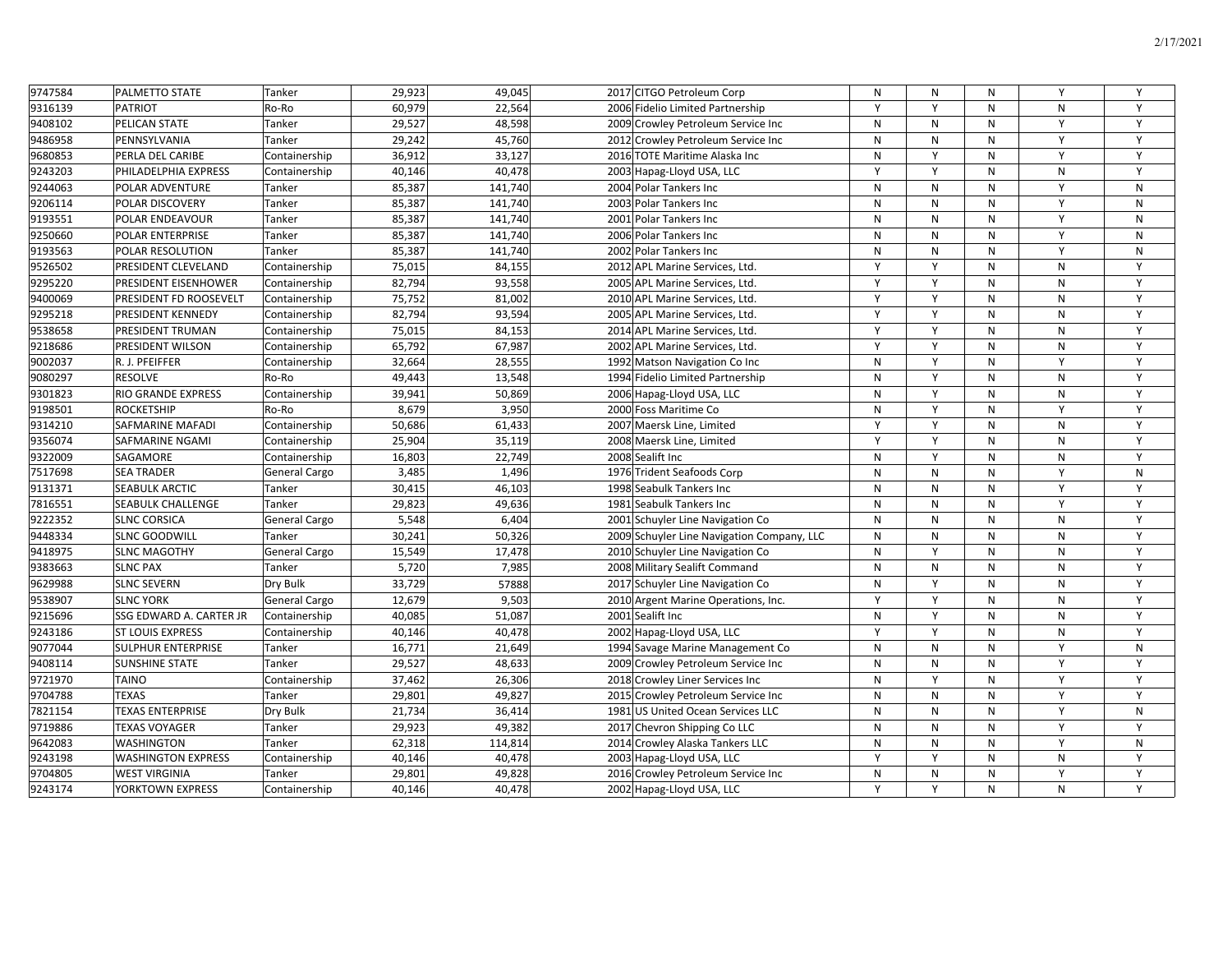# **Consolidated Fleet Summary and Change List**

United States Flag Privately‐Owned Merchant Fleet

Oceangoing, Self‐Propelled Vessels of 1,000 Gross Tons and Above that Carry Cargo from Port to Port

|                                |              |           |                  | <b>MARAD Programs</b>              |              |                                               |                     |
|--------------------------------|--------------|-----------|------------------|------------------------------------|--------------|-----------------------------------------------|---------------------|
| <b>Type</b>                    | # of Vessels | <b>GT</b> |                  | <b>DWT</b> Program                 | # of Vessels | <b>GT</b>                                     | <b>DWT</b>          |
| Jones Act Eligible             | 97           | 3,489,244 | 4,832,936 MSP    |                                    | 60           |                                               | 3,121,344 2,763,073 |
| Non-Jones Act Eligible         | 84           | 3,749,555 | 3,505,246 VISA   |                                    | 102          |                                               | 4,554,434 4,024,552 |
| <b>Total U.S.-Flag Fleet</b>   | 181          | 7,238,799 | 8,338,182 VTA    |                                    | 4            | 112,870                                       | 188,646             |
| <b>U.S.-Flag Fleet Overall</b> |              |           |                  | <b>Jones Act Eligible</b>          |              |                                               |                     |
| <b>Ship Type</b>               | # of Vessels | <b>GT</b> |                  | <b>DWT</b> Ship Type               | # of Vessels | <b>GT</b>                                     | <b>DWT</b>          |
| Containership                  | 63           | 2,853,511 |                  | 3,123,531 Containership            | 23           | 801,373                                       | 778,884             |
| Dry Bulk                       | 5            | 141,897   |                  | 247,316 Dry Bulk                   |              | 21,734                                        | 36,414              |
| <b>General Cargo</b>           | 20           | 169,843   |                  | 176,279 General Cargo              | 9            | 18,565                                        | 15,602              |
| Ro-Ro                          | 26           | 1,358,868 | 550,221 Ro-Ro    |                                    |              | 314,608                                       | 139,288             |
| <b>Vehicles Carrier</b>        | 3            | 204,108   |                  | 83,150 Vehicles Carrier            | 0            |                                               |                     |
| <b>Tanker</b>                  | 64           | 2,510,572 | 4,157,685 Tanker |                                    | 57           |                                               | 2,332,964 3,862,748 |
| <b>Total U.S.-Flag Fleet</b>   | 181          | 7,238,799 |                  | 8,338,182 Total Jones Act Eligible | 97           |                                               | 3,489,244 4,832,936 |
| <b>Non-Jones Act Eligible</b>  |              |           |                  | <b>Militarily-Useful</b>           |              |                                               |                     |
| <b>Ship Type</b>               | # of Vessels | <b>GT</b> |                  | <b>DWT</b> Ship Type               | # of Vessels | <b>GT</b>                                     | <b>DWT</b>          |
| Containership                  | 40           | 2,052,138 |                  | 2,344,647 Containership            | 63           | 2,853,511                                     | 3,123,531           |
| Dry Bulk                       | 4            | 120,163   |                  | 210,902 General Cargo              | 13           | 155,995                                       | 165,242             |
| <b>General Cargo</b>           | 11           | 151,278   | 160,677 Ro-Ro    |                                    | 26           | 1,358,868                                     | 550,221             |
| Ro-Ro                          | 19           | 1,044,260 | 410,933 Tanker   |                                    | 52           |                                               | 1,499,458 2,425,572 |
| <b>Vehicles Carrier</b>        | 3            | 204,108   |                  | 83,150 Vehicles Carrier            |              | 204,108                                       | 83,150              |
| Tanker                         | 7            | 177,608   |                  | 294,937 Militarily Useful          | 157          |                                               | 6,071,940 6,347,716 |
| <b>Non-Jones Act Eligible</b>  | 84           | 3,749,555 | 3,505,246        |                                    |              |                                               |                     |
|                                |              |           |                  |                                    |              |                                               | GT - Gross Tons     |
|                                |              |           |                  |                                    |              | DWT-Deadweight Tons                           |                     |
|                                |              |           |                  |                                    |              | MSP - Maritime Security Program               |                     |
|                                |              |           |                  |                                    |              | VISA - Voluntary Intermodal Sealift Agreement |                     |
|                                |              |           |                  |                                    |              |                                               |                     |
|                                |              |           |                  |                                    |              | VTA - Voluntary Tanker Agreement              |                     |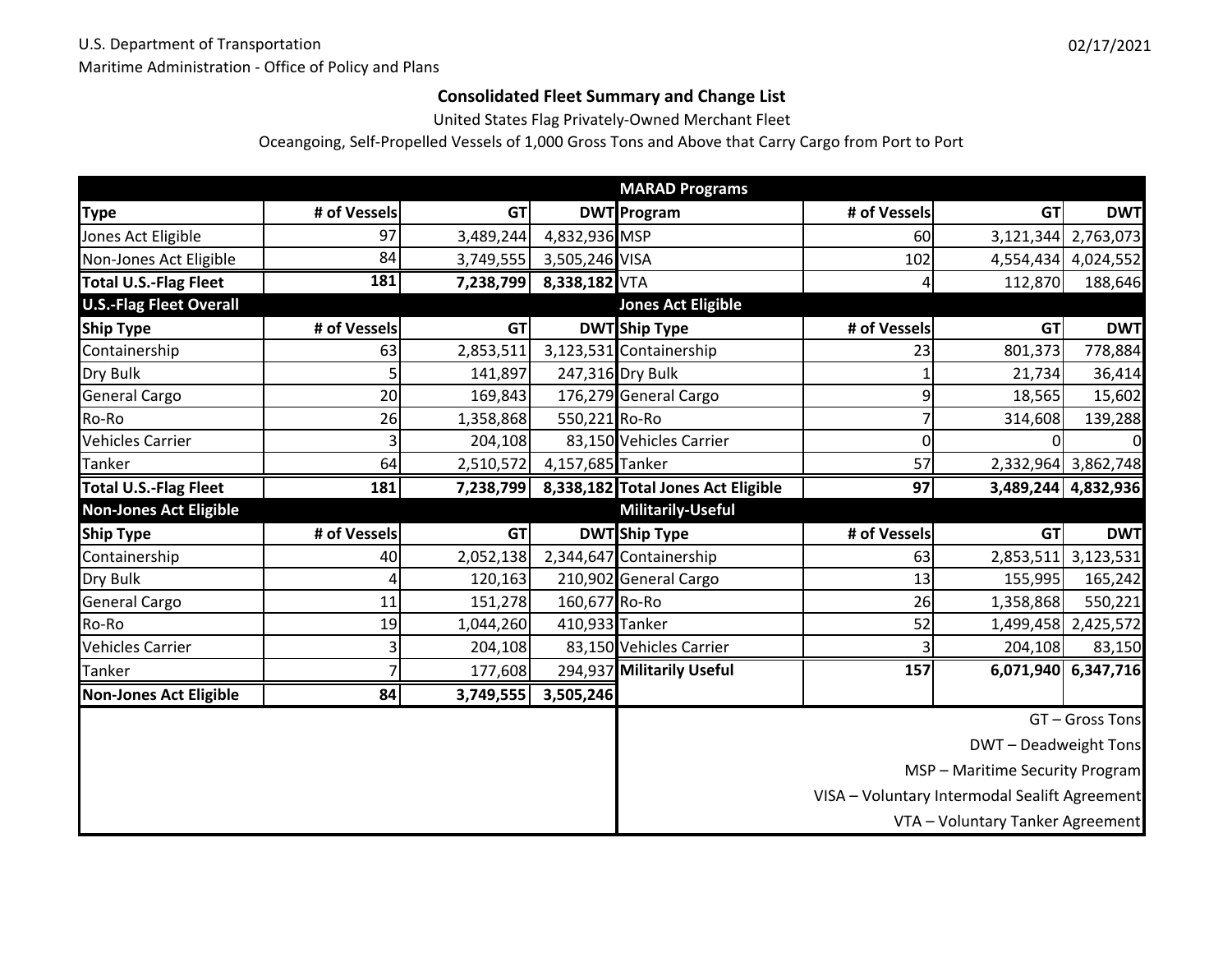







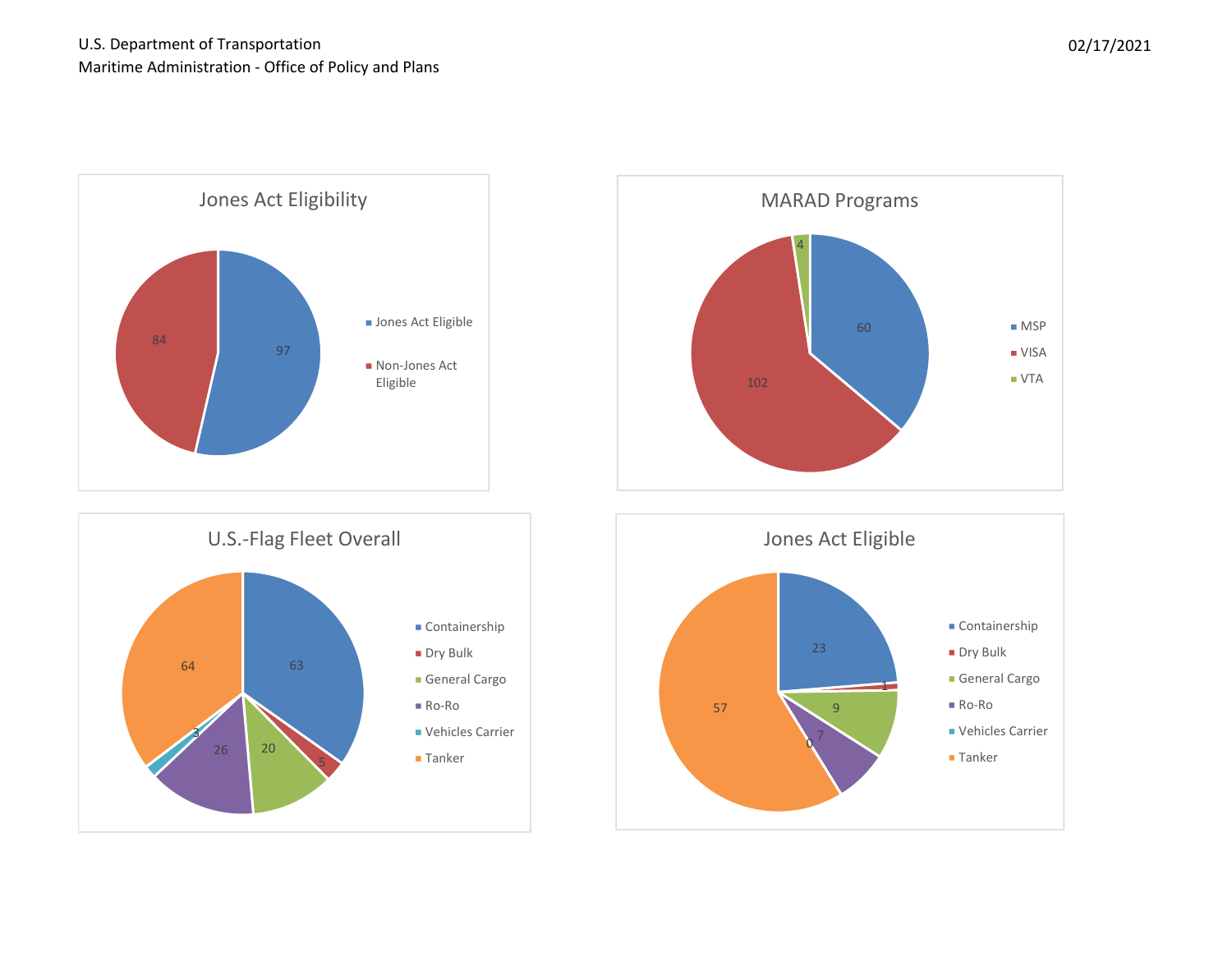